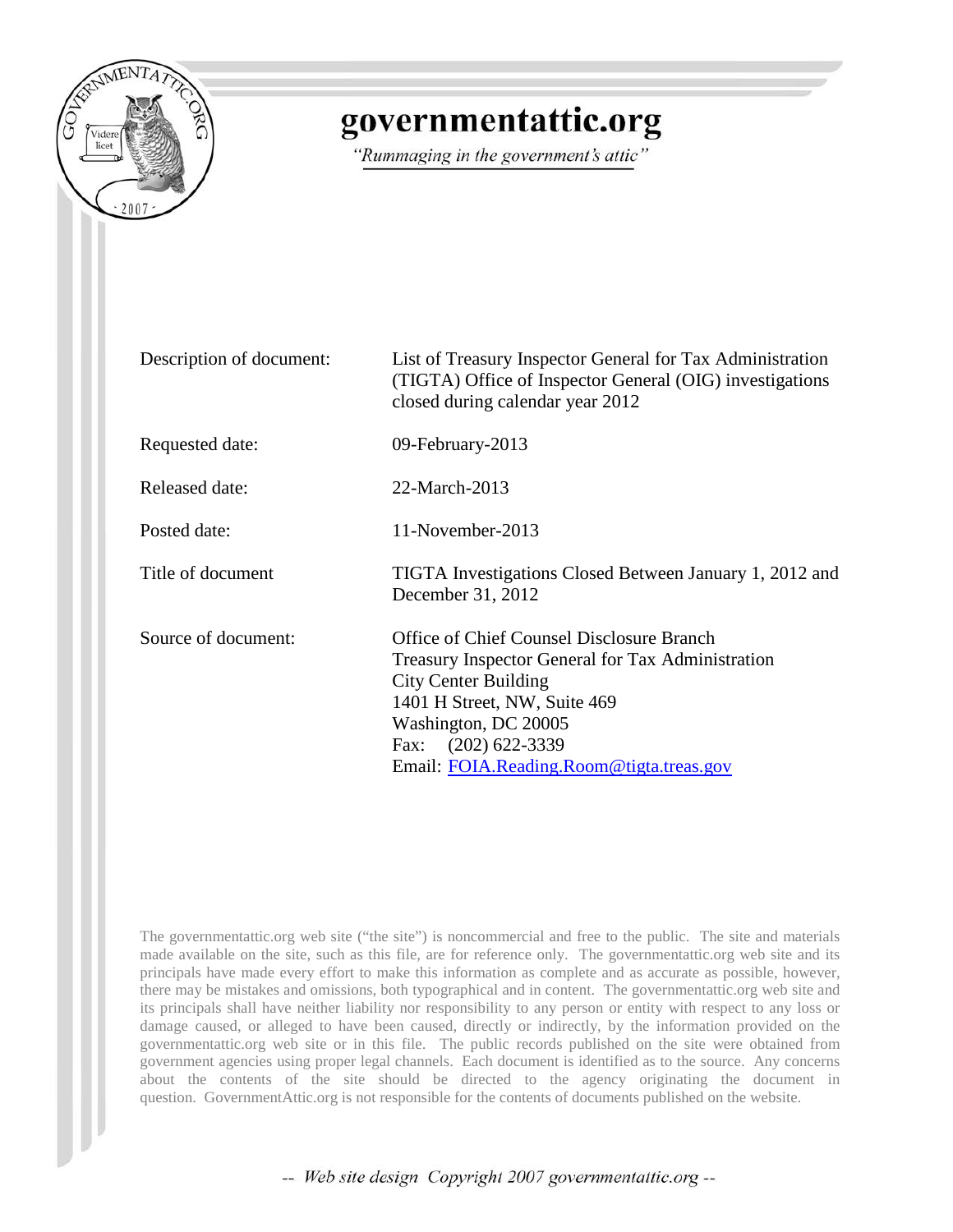

DEPARTMENT OF THE TREASURY WASHINGTON, D.C. 20005

INSPECTOR GENERAL FOR TAX AOMINISTRA TION

March 22, 2013

This is in response to your Freedom of Information Act (FOIA) request dated February 9, 2013, seeking access to records maintained by the Treasury Inspector General for Tax Administration (TIGTA). The TIGTA Disclosure Branch received your request on February 11, 2013.

Specifically, you are requesting "a printout/list/digital file of the OIG investigations closed during calendar year 2012," including "the subject, title and topic of the closed investigation, and whatever other fields are available such as the date opened and the date closed, the case number, etc."

On February 21, 2013, senior reviewer Diane Bowers spoke with you via telephone to discuss your iequest. She indicated that we could provide a statistical summary as you have received in the past. You decided to modify your FOIA request to receive only the statistical summary data in the same format as provided to you in previous years.

For your information, Congress excluded three discrete categories of law enforcement and national security records from the requirements of the FOIA. See 5 U.S.C. § 552(c) (2006 & Supp. IV 2010). This response is limited to those records that are subject to the requirements of the FOIA. This is a standard notification that is given to all our requesters and should not be taken as an indication that excluded records do, or do not, exist.

We are releasing the enclosed responsive document, consisting of two (2) pages, in full.

Since the cost incurred for processing this FOIA request is less than \$25.00, the threshold set by Treasury's FOIA regulation, we are not assessing any fees.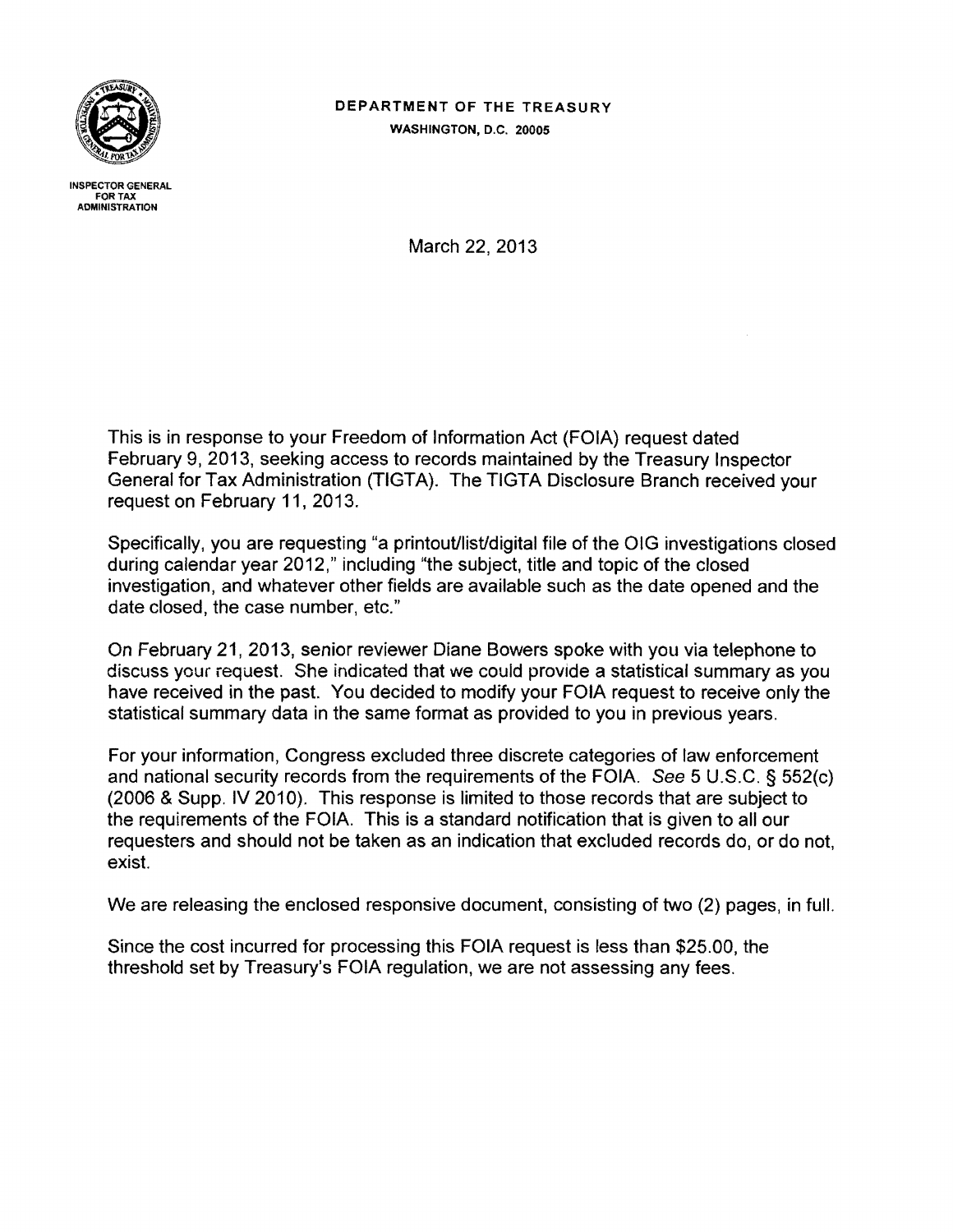If you have any questions regarding this matter, please contact General Information Specialist Darlene Fulton at (202) 622-3889 or darlene.fulton@tigta.treas.gov and refer to Disclosure File # 2013-FOI-00082.

Sincerely,

Diane KSowers

Diane K. Bowers (For) Amy P. Jones Disclosure Officer

**Enclosure**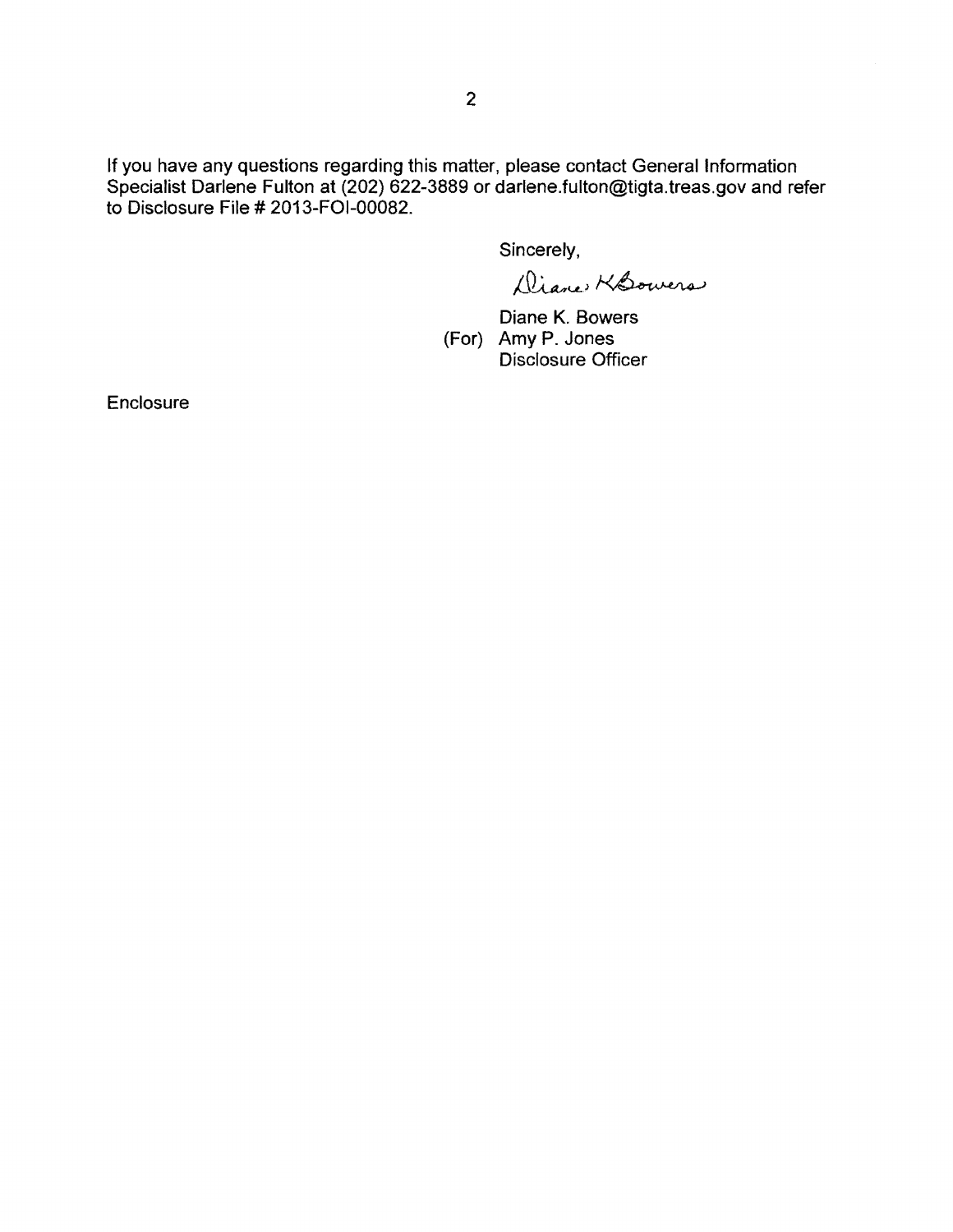Page 1 of 2

 $\ddot{\phantom{1}}$ 

## TIGTA Investigations Closed Between January 1, 2012 and December 31, 2012

| THREAT (NON-IRS EMPLOYEE SUBJECT)                                                    | 338            |
|--------------------------------------------------------------------------------------|----------------|
| PHYSICAL ASSAULT (NON-IRS EMPLOYEE SUBJECT)                                          | 16             |
| CORRUPT INTERFERENCE/HARASSMENT (8300's, LIENS FILED, ETC.)                          | 101            |
| <b>BOMB THREAT</b>                                                                   |                |
| <b>BOMB/INCENDIARY DEVICE</b>                                                        |                |
| BIOLOGICAL/CHEMICAL SUBSTANCE                                                        |                |
| SUICIDE THREAT                                                                       |                |
| <b>ARMED ESCORT</b>                                                                  | 74             |
| <b>IS YEAR UPDATE</b>                                                                | 158            |
| <b>WORKPLACE VIOLENCE (IRS EMPLOYEE SUBJECT)</b>                                     |                |
| THREAT ASSESSMENT                                                                    |                |
| <b>BRIBE/GRATUITY</b>                                                                |                |
| <b>EXTORTION</b>                                                                     | 3              |
| UNAUTHORIZED ACCESS TO TAX RETURN INFORMATION                                        | 290            |
| UNAUTHORIZED ACCESS TO NON TAX INFORMATION                                           | 23             |
| UNAUTHORIZED DISCLOSURE                                                              | 109            |
| <b>MAIL FRAUD</b>                                                                    | $\overline{7}$ |
| <b>WIRE FRAUD</b>                                                                    | 13             |
| <b>CONFLICT OF INTEREST</b>                                                          | 12             |
| UNLAWFUL COMPENSATION OR UNJUST ENRICHMENT OF IRS EMPLOYEE                           | 12             |
| IMONEY LAUNDERING                                                                    | 1              |
| <b>PREFERENTIAL TREATMENT</b>                                                        |                |
| THEFT/EMBEZZLEMENT-TRAVEL VOUCHER                                                    | 5<br>20        |
| THEFT/EMBEZZLEMENT-ANOTHER AGENCY PROGRAM                                            | 54             |
| THEFT/EMBEZZLEMENT-TAX REMITTANCE (LOCKBOX)                                          | 13             |
| THEFT/EMBEZZLEMENT-REFUND                                                            |                |
| THEFT/EMBEZZLEMENT-TAX REMITTANCE (NON-LOCKBOX)                                      |                |
| THEFT/EMBEZZLEMENT-BY USE OF FRAUDULENT FINANCIAL INSTRUMENT                         |                |
| THEFT/EMBEZZLEMENT-TELEMARKETING SCHEME                                              |                |
| THEFT/EMBEZZLEMENT-GOVERNMENT PURCHASE CARD                                          |                |
| THEFT/EMBEZZLEMENT-IRS FUNDS OR PROPERTY (NON-IT ASSET)                              |                |
| THEFT/EMBEZZLEMENT-NON-IRS FUNDS OR PROPERTY                                         |                |
| <b>IDENTITY THEFT</b>                                                                | 27<br>5        |
| CONTRACT FRAUD                                                                       | 8              |
| <b>IRECOVERY ACT FRAUD</b>                                                           | 6              |
| <b>CONSPIRACY</b>                                                                    | 8              |
| <b>OBSTRUCTION OF JUSTICE</b>                                                        | 6              |
| INTERCEPTION OF ELECTRONIC COMMUNICATIONS                                            | 1              |
| MISUSE OF TREASURY/IRS NAMES OR SEALS                                                | 43             |
| <b>FALSE STATEMENT</b>                                                               | 259            |
| <b>FALSE STATEMENT-TAX RETURNS</b>                                                   | 31             |
| LOSS/THEFT IT ASSET-PII (COMPUTER,SERVER,BLACKBERRY,CD/DVD,FLASH DRIVE,PII DOCUMENT) | 88             |
| DESTRUCTION OF TAX RETURNS/TAXPAYERS RECORDS (NON-1203)                              |                |
| DESTRUCTION OF GOVERNMENT PROPERTY                                                   |                |
| MISUSE OF GOVT COMPUTERS/SOFTWARE VIOLATIONS (NON-UNAX) (NOT INTERNET OR E-MAIL)     |                |
| <b>COMPUTER INTRUSION / SABOTAGE</b>                                                 |                |
| <b>CHILD PORNOGRAPHY</b>                                                             |                |
| <b>IMPERSONATION</b>                                                                 |                |
| <b>SEXUAL HARASSMENT</b>                                                             | 41<br>14       |